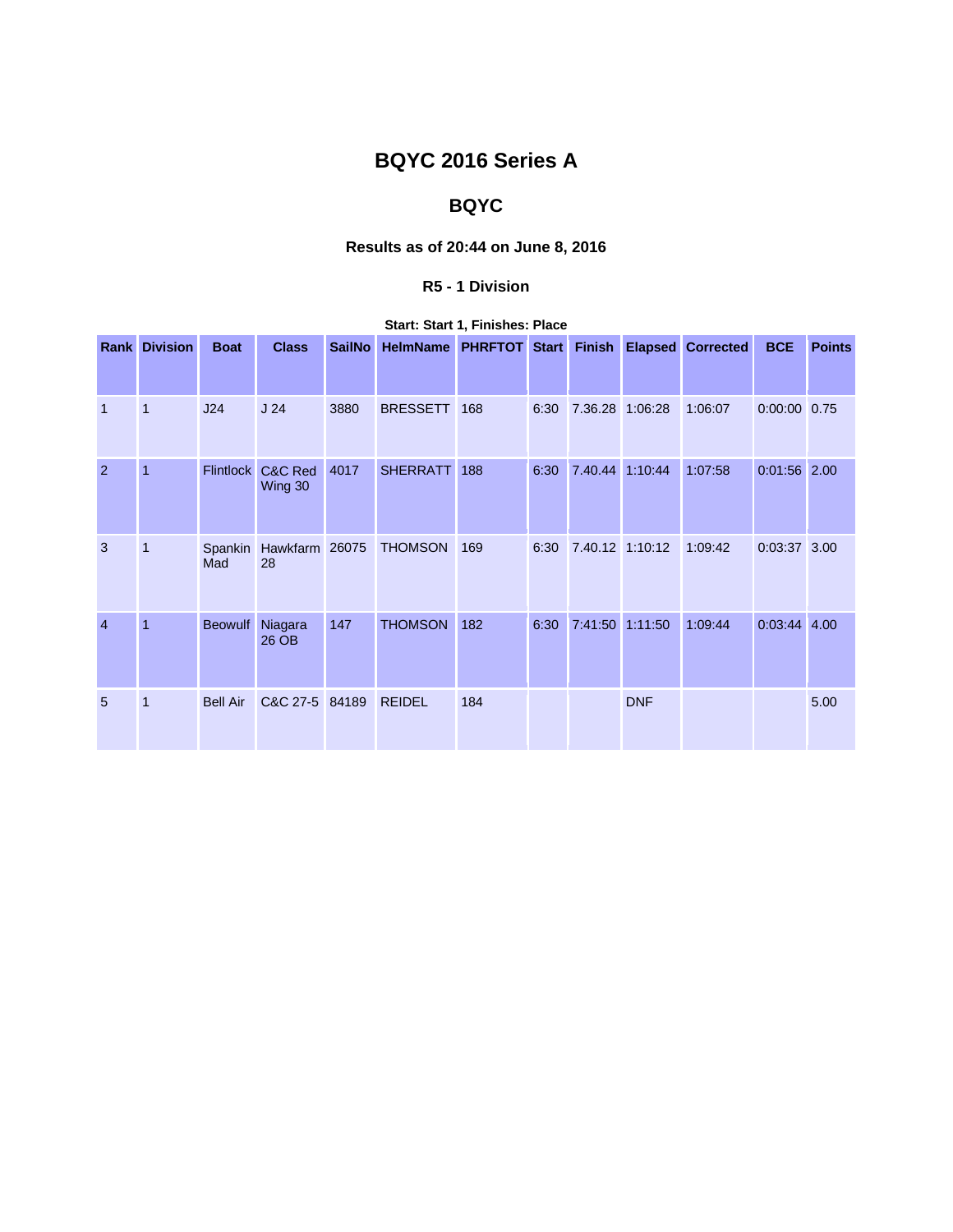## **R5 - 2 Division**

|              | <b>Rank Division</b> | <b>Boat</b>         | <b>Class</b>                     | <b>SailNo</b> | <b>HelmName</b> | <b>PHRFTOT Start</b> |      |                      | <b>Finish Elapsed Corrected</b> | <b>BCE</b>     | <b>Points</b> |
|--------------|----------------------|---------------------|----------------------------------|---------------|-----------------|----------------------|------|----------------------|---------------------------------|----------------|---------------|
| $\mathbf{1}$ | 2                    | Meggie Tanzer<br>J  | 26                               | 406           | <b>DOLAN</b>    | 220                  |      | 6:30 7.45.10 1:15:10 | 1:08:31                         | 0:00:00 0.75   |               |
| 2            | 2                    | Mocha<br>Magic      | C&C 27-<br>3                     | 74021         | MCGARVEY 202    |                      | 6:30 | 7.53.28 1:23:28      | 1:18:21                         | $0:10:29$ 2.00 |               |
| 3            | 2                    | Just<br>Our<br>Pace | Paceship 1023<br><b>PY 26 IB</b> |               | <b>CURTIS</b>   | 224                  | 6:30 | 7.58.28 1:28:28      | 1:20:07                         | $0:12:49$ 3.00 |               |

#### **Start: Start 1, Finishes: Place**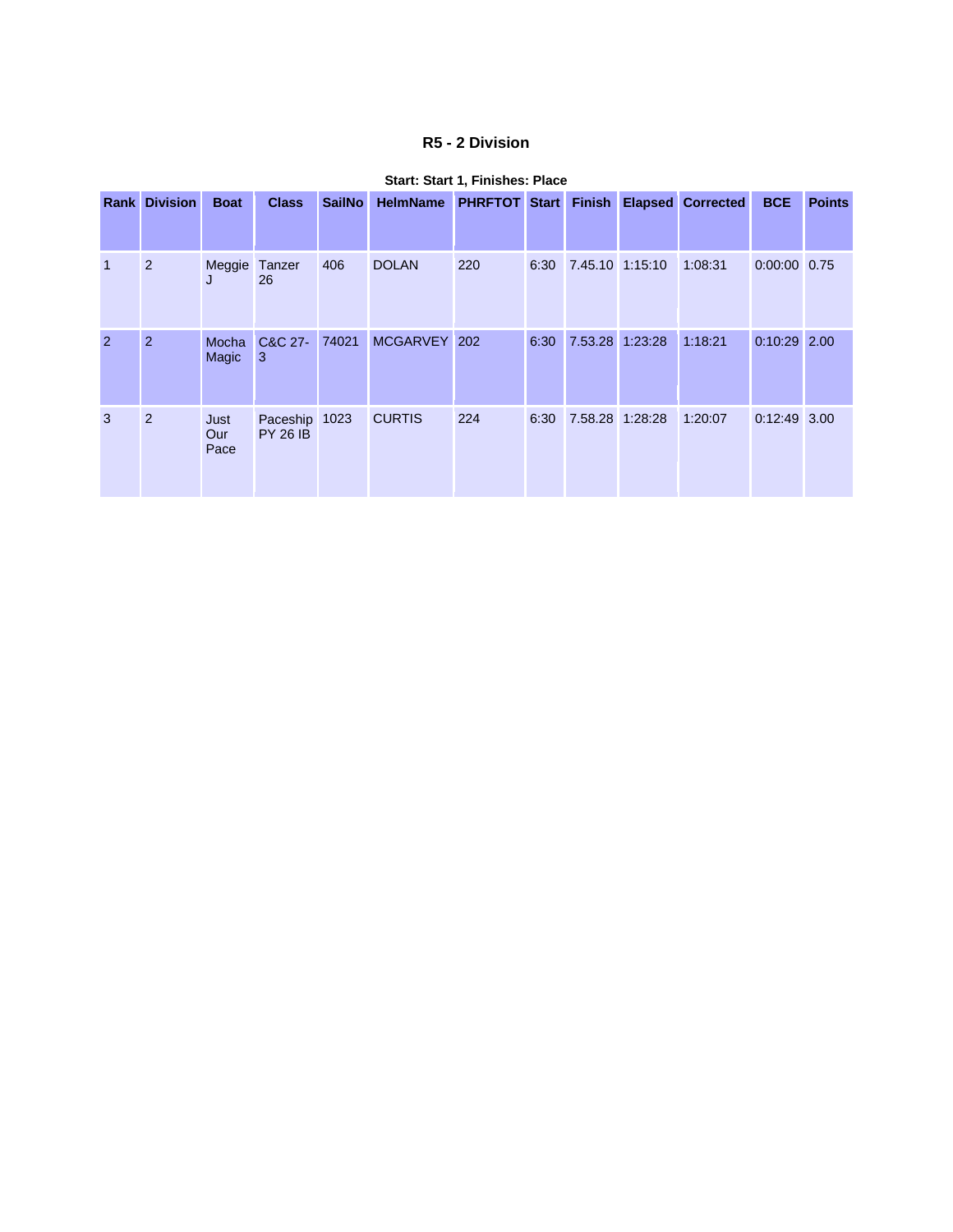## **R5 - 3 Division**

|                 | <b>Rank Division</b> | <b>Boat</b>              | <b>Class</b>        | <b>SailNo</b> | <b>HelmName</b> |     |      |                 |                 | PHRFTOT Start Finish Elapsed Corrected | <b>BCE</b>     | <b>Points</b> |
|-----------------|----------------------|--------------------------|---------------------|---------------|-----------------|-----|------|-----------------|-----------------|----------------------------------------|----------------|---------------|
| $\mathbf{1}$    | $\mathbf{3}$         | Dream<br>Weaver          | Tanzer 26           | 480           | <b>LLOYST</b>   | 238 | 6:40 |                 | 7.44.22 1:04:22 | 0:57:01                                | $0:00:00$ 0.75 |               |
| $\overline{2}$  | 3                    | Grayling                 | Grampian<br>$26$ OB | 431           | <b>COOKE</b>    | 239 | 6:40 |                 | 7.44.45 1:04:45 | 0:57:16                                | $0:00:17$ 2.00 |               |
| 3               | 3                    | Freya                    | Grampian<br>26 IB   | 516           | <b>RENDER</b>   | 261 | 6:40 | 7.48.03 1:08:03 |                 | 0:58:11                                | $0:01:22$ 3.00 |               |
| $\overline{4}$  | 3                    | Quinte                   | Hullmaster 19<br>31 |               | <b>SHAW</b>     | 256 | 6:40 | 7.48.29 1:08:29 |                 | 0:59:00                                | $0:02:18$ 4.00 |               |
| $\overline{5}$  | $\mathbf{3}$         | Irish<br>Rover III       | Catalina<br>30 TMBS | 6135          | <b>SULLIVAN</b> | 208 |      |                 | <b>DNS</b>      |                                        |                | 8.00          |
| $\overline{5}$  | 3                    | Silent<br>Running        | <b>C&amp;C 25</b>   | 44098         | <b>SMITH</b>    | 239 |      |                 | <b>DNF</b>      |                                        |                | 8.00          |
| 5               | 3                    | Moments Northern<br>Away | 25                  | 169           | <b>CAMPBELL</b> | 246 |      |                 | <b>DNF</b>      |                                        |                | 8.00          |
| $5\phantom{.0}$ | 3                    | Wanda-<br>rer            | Edel 26             | 55            | WANNAMAKER 272  |     |      |                 | <b>DNF</b>      |                                        |                | 8.00          |

#### **Start: Start 1, Finishes: Place**